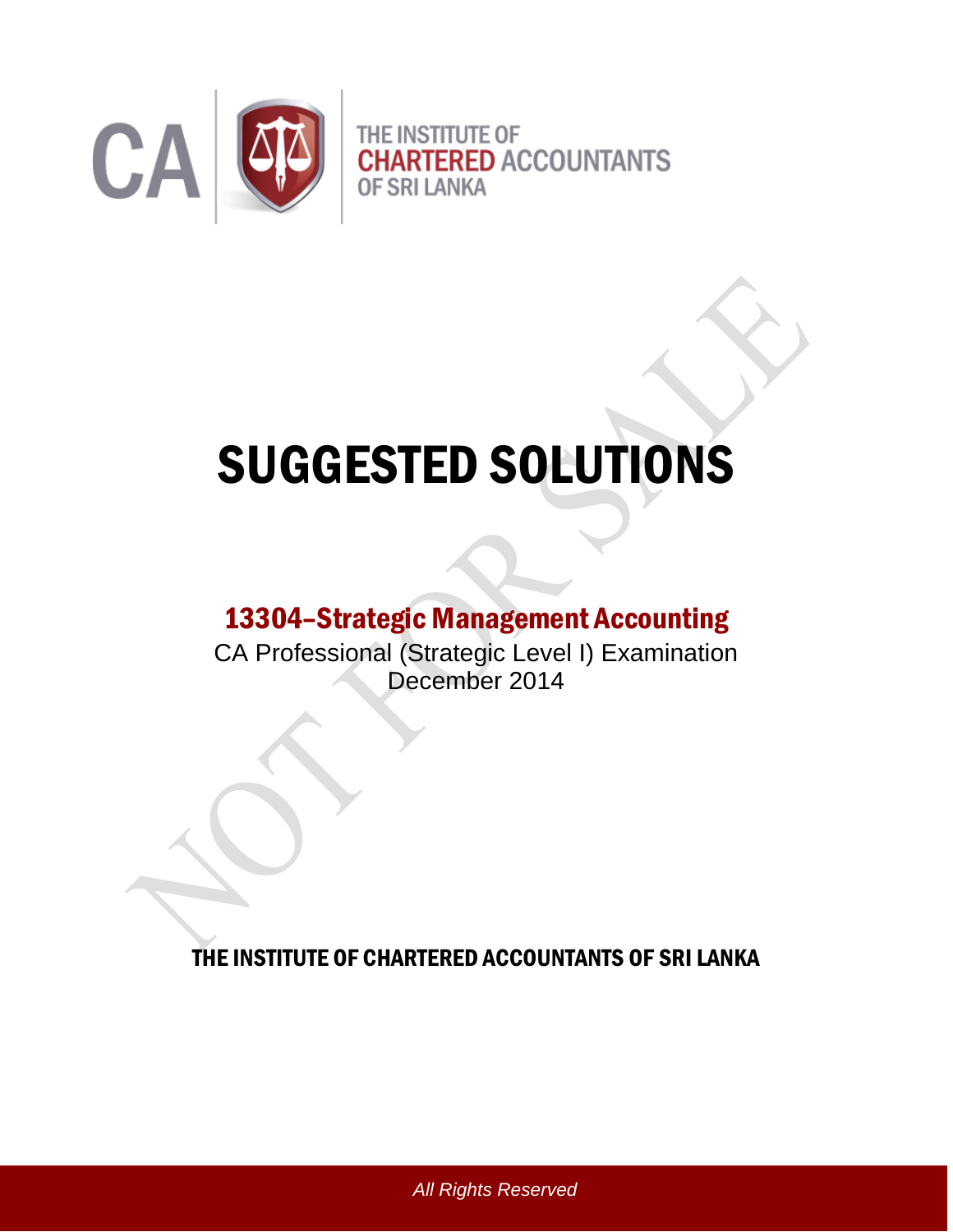## **Business Matter A**

**(a)** Calculating real discount rate

1 + nominal rate =  $(1+real rate)* (1+ inflation rate)$ Therefore

Real DR =  $((1+17.6\%) / (1+5\%) - 1 = 12.00\%$ 

## **Company Owned Cars**

|                                                           |          |         | DR@   | <b>PV</b> |
|-----------------------------------------------------------|----------|---------|-------|-----------|
|                                                           | Rs. '000 | Year    | 12%   | (Rs.000)  |
|                                                           |          |         |       |           |
| Purchase price of a car                                   | (5,000)  |         | 1.000 | (5,000)   |
|                                                           |          |         |       |           |
| Sale of used cars $(40\% * 5,000)$                        | 2,000    | 4       | 0.636 | 1,272     |
| Maintenance cost (after tax)                              |          |         |       |           |
| $(250*72%)$                                               | (180)    | $1 - 4$ | 3.038 | (547)     |
|                                                           |          |         |       |           |
| Present value of expenses if company owned cars provided; |          |         |       | (4,275)   |

## **Provision of Vehicle Allowance**

|                                                                          |          |         | DR @  | <b>PV</b> |  |
|--------------------------------------------------------------------------|----------|---------|-------|-----------|--|
|                                                                          | Rs. '000 | Year    | 12%   | (Rs.000)  |  |
| Vehicle allowance (after tax)                                            |          |         |       |           |  |
| $(80*12*72%)$                                                            | (691.20) | $1 - 4$ | 3.038 | (2,100)   |  |
|                                                                          |          |         |       |           |  |
| EPF and ETF (after tax) $(80*12*15\%*72\%)$                              | (103.68) | $1 - 4$ | 3.038 | (315)     |  |
|                                                                          |          |         |       |           |  |
| Present value of expenses if vehicle allowance is given;                 |          |         |       |           |  |
|                                                                          |          |         |       |           |  |
| Present value of saving if vehicle allowance is given - Per staff member |          |         |       | 1,860     |  |

Therefore it is recommended to pay vehicle allowance to the management staff instead of present system of providing company owned cars.

*Note : Fuel expenses are common to both alternatives. As such, this expense can be totally ignored for both alternatives or can be included for both alternatives.*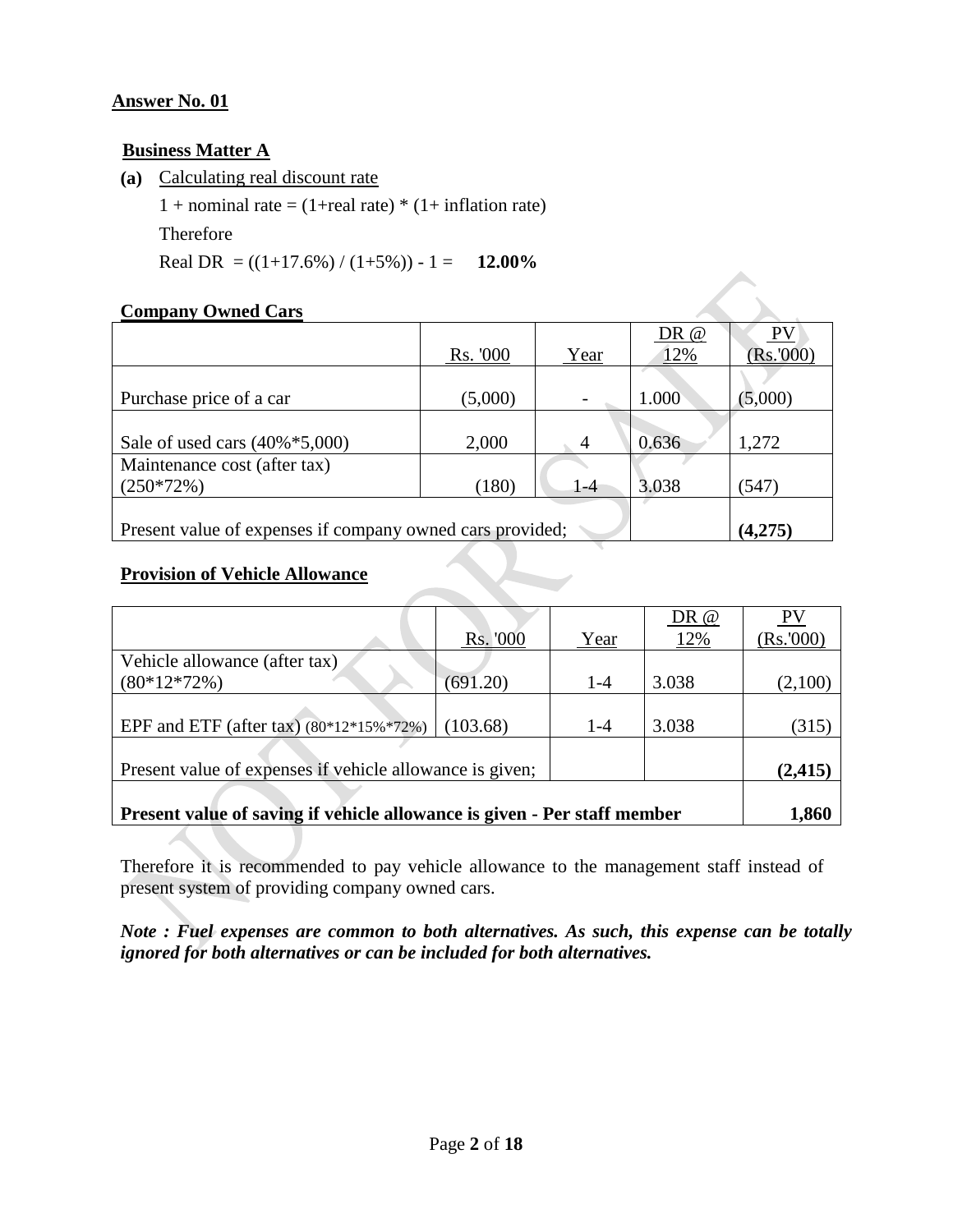- **(b)** Decision making is indifferent when both options give the same NPV.
	- **(i)** Assuming monthly vehicle allowance as X;

Solving for X;  $[(12X*72\%) + (12X*72\%) * 15\%] 3.038 = 4,275,000$ 



**(c)** Management can increase the monthly allowance for one staff member up to Rs. 141,624 per month without affecting the initial recommendation of paying a monthly allowance, provided other variables such as vehicle price, maintenance etc. remain unchanged. In other words, **management should provide company owned cars to the management staff, if the monthly allowance exceeds Rs. 141,624.**

Management should not change the present system of providing company owned cars, if the car price falls below Rs. 2,505,364 per car provided other variables are remained unchanged.

| (d) |                                                                    |                             | Rs. '000 Per Annu |
|-----|--------------------------------------------------------------------|-----------------------------|-------------------|
|     | No action taken (50,000*80%*1500*40%) per annum<br><b>Option 1</b> |                             | 24,000.00         |
|     |                                                                    |                             |                   |
|     |                                                                    | $0.5$ (VC = 950)            | 33,000.00         |
|     |                                                                    |                             |                   |
|     |                                                                    |                             |                   |
|     |                                                                    |                             |                   |
|     |                                                                    |                             |                   |
|     | 0.4                                                                |                             |                   |
|     | 60000 units<br><b>Option 2</b>                                     |                             |                   |
|     | Change the product                                                 | $0.5$ (VC = 1,000)          | 30,000.00         |
|     | design (Rs.2Mn - year 0)                                           |                             |                   |
|     | 0.6                                                                | $0.5$ (VC = 950)            | 38,500.00         |
|     |                                                                    |                             |                   |
|     | 70000 units                                                        |                             |                   |
|     |                                                                    |                             |                   |
|     |                                                                    |                             |                   |
|     |                                                                    |                             |                   |
|     |                                                                    |                             |                   |
|     | Option 3                                                           | $0.5$ (VC = 1,000)          | 35,000.00         |
|     | Advertising campaign Rs. 5 Mn annual expenditure                   | 0.3 (65000 units)           |                   |
|     |                                                                    |                             | 39,000.00         |
|     |                                                                    |                             |                   |
|     |                                                                    |                             |                   |
|     |                                                                    | $0.7(75,000 \text{ units})$ | 45,000.00         |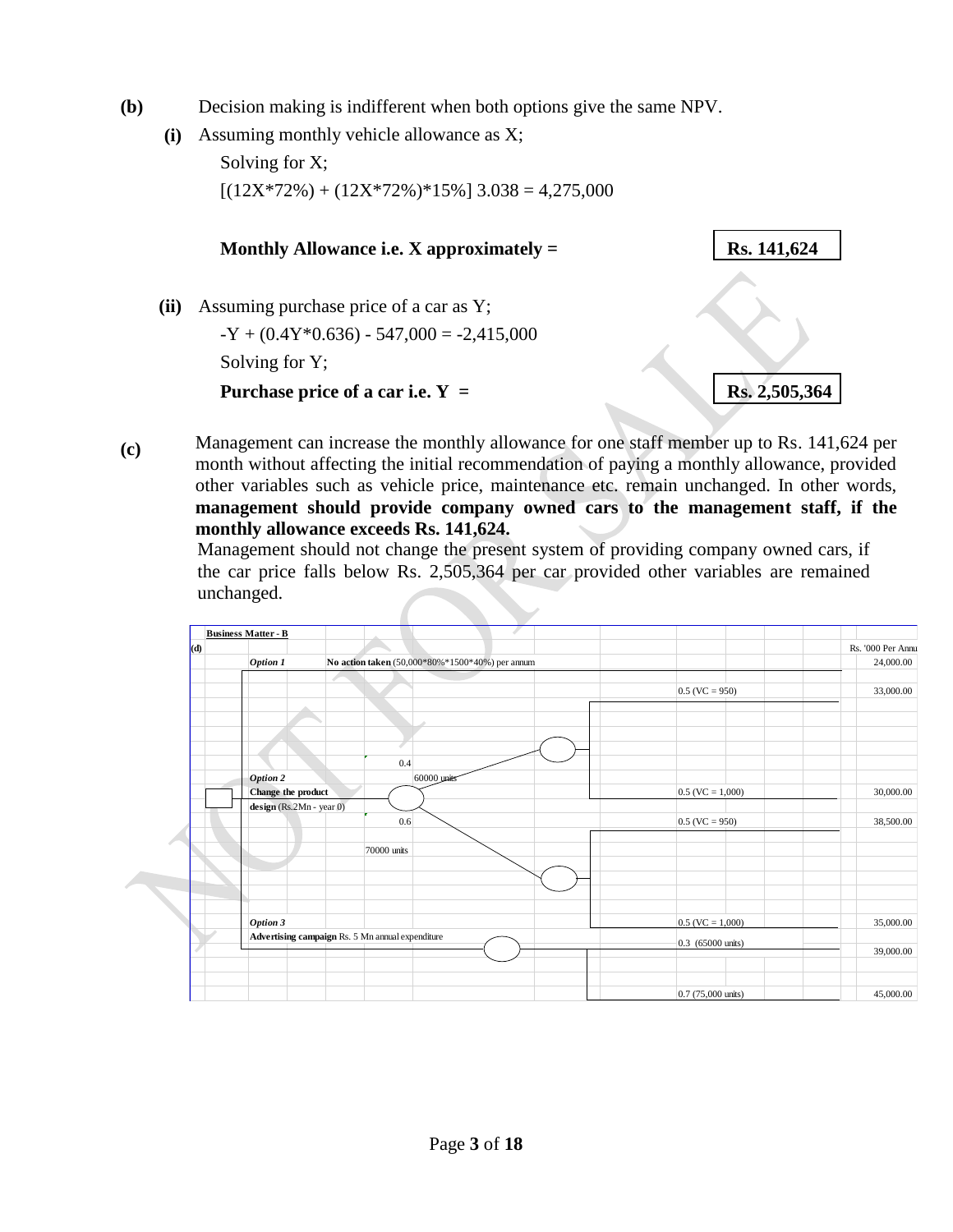|                  |                                                       | <b>Rs. 000</b> |           | <b>Rs. 000</b> |
|------------------|-------------------------------------------------------|----------------|-----------|----------------|
| <b>Option 1:</b> | No action is taken                                    |                |           |                |
|                  | PV of contribution $(24000*2.283) =$                  |                |           | 54,792.00      |
| <b>Option 2:</b> | <b>Changing the product design</b>                    |                |           |                |
|                  | PV of contribution                                    |                |           |                |
|                  | 50% of $33000*2.283 =$                                | 37,669.50      |           |                |
|                  | 50% of $30000*2.283 =$                                | 34,245.00      |           |                |
|                  | Total                                                 | 71,914.50      | $*40\% =$ | 28,765.80      |
|                  | 50% of $38500*2.283 =$                                | 43,947.75      |           |                |
|                  | 50% of $35000*2.283 =$                                | 39,952.50      |           |                |
|                  |                                                       | 83,900.25      | $*60\% =$ | 50,340.15      |
|                  | <b>Total</b>                                          |                |           | 79,105.95      |
|                  | Cost of product design                                |                |           | (2,000.00)     |
|                  | <b>Present value</b>                                  |                |           | 77,105.95      |
| <b>Option 3:</b> | <b>Conducting advertising campaign</b>                |                |           |                |
|                  | 30% of $(39,000-5,000)*2.283 =$                       |                |           | 23,286.60      |
|                  | 70% of $(45,000-5,000)*2.283 =$                       |                |           | 63,924.00      |
|                  | <b>Present value</b>                                  |                |           | 87,210.60      |
|                  | It is recommended to conduct an advertising campaign. |                |           |                |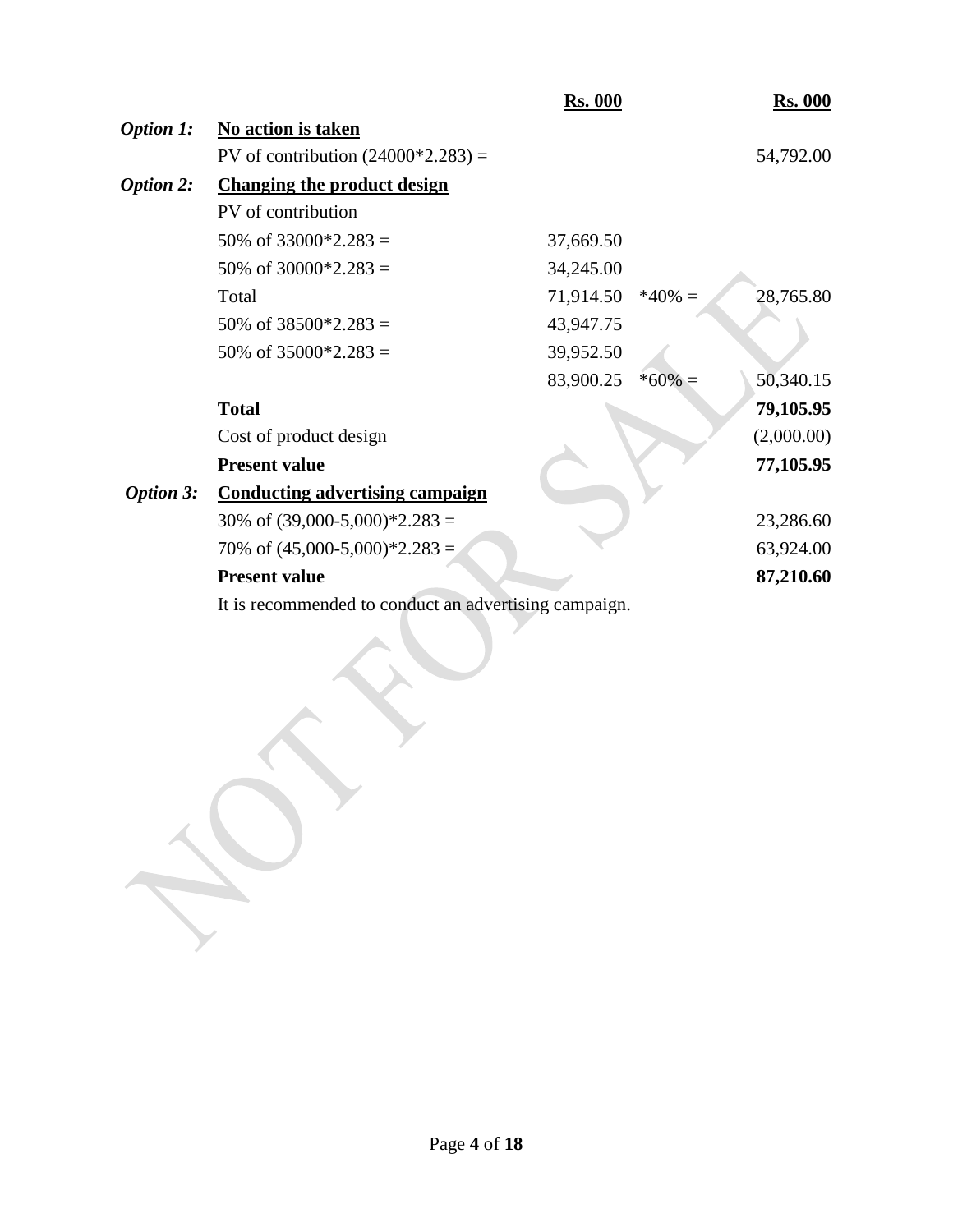## **General comments**

The question tests the candidates' ability to appraise the investment options (business matter  $(-A)$  and solve a decision tree problems (business matter  $-B$ ). Though the average candidates scored high marks, their performance was variable.

## **Specific comments**

- (a) This part was well answered by candidates. However, some candidates were incorrectly discounted real cash flows with the nominal discount rate. Most of them had taken the monthly vehicle allowance in their calculations, instead of the annual figure, resulting in wrong EPF and ETF values as well. Further, some candidates were failed to recognize the tax savings on vehicle allowance, EPF, ETF and maintenance cost.
- (b) This part was poorly answered. Very few candidates were recognized that decision making is indifferent when both options give the same NPV. Some were of the view that the decision making is indifferent when NPV equals to zero or when NPV is equal to the NPV of the same option in part (a).

Many candidates failed to recognize the relationship between vehicle allowance, EPF, ETF and tax savings in their answers to b (i) and the purchase price of a car and sale proceeds of the car in their answers to b (ii).

- (c) In most of the cases, candidates had not performed suitable calculations in parts b (i) and b (ii), to provide suitable recommendations.
- (d) Many candidates had scored marks by drawing the decision tree, although some had scored poorly.

Some candidates failed to calculate the contribution correctly in the option of changing the product design and many candidates failed to apply the discount rate to their answers. A few candidates had incorrectly used the higher value out of the values of two branches, in arriving at the profit from option 2 and option 3.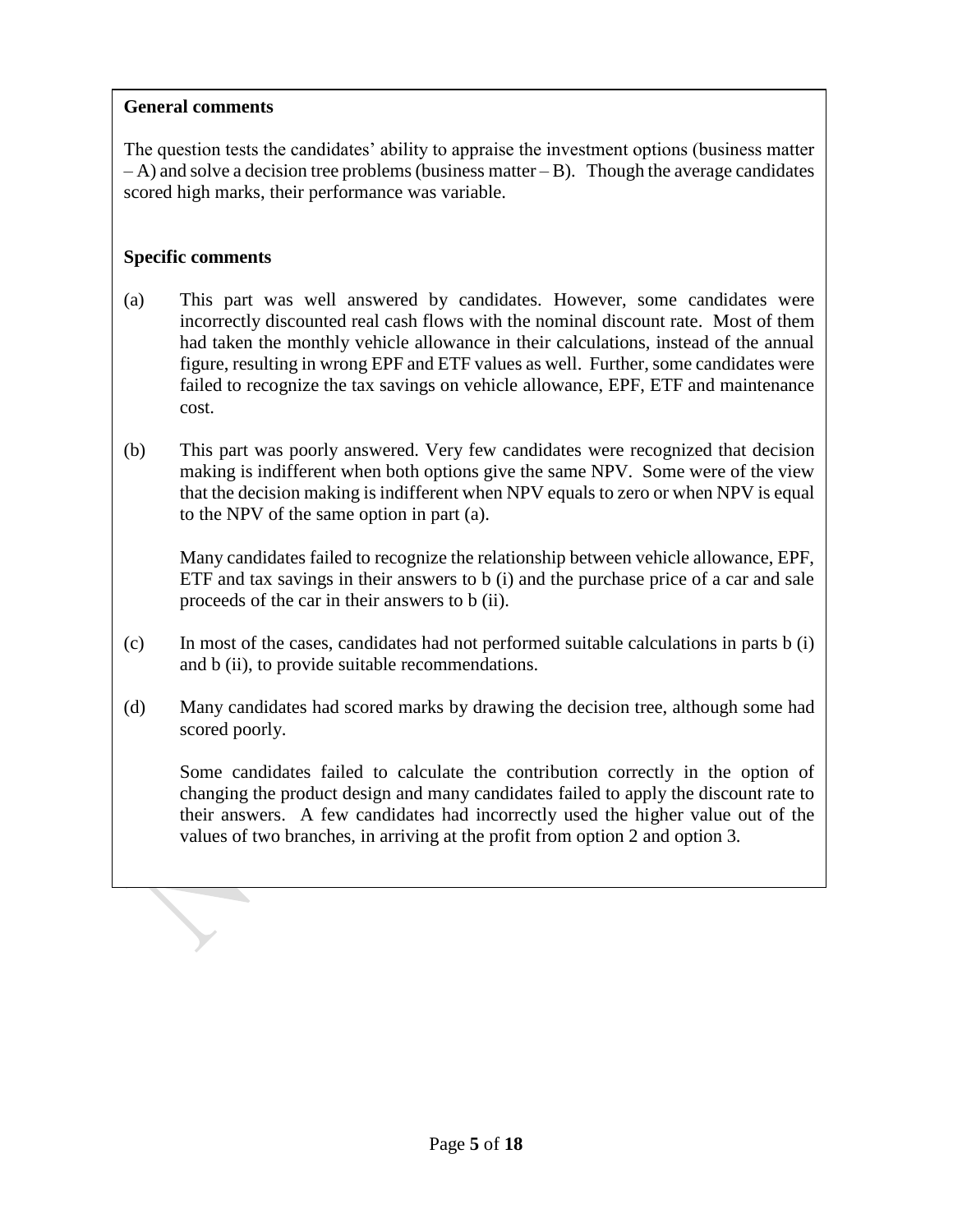| Fav/(Adv) |
|-----------|
|           |

| (a) | $FPO$ volume capacity variance = (Act Hrs - Btd Hrs) Std rate per hour                          |           |
|-----|-------------------------------------------------------------------------------------------------|-----------|
|     | $=$ (31,000 - 27,000) 20,250,000/27,000 =                                                       | 3,000,000 |
|     | $FPO$ volume efficiency variance = (Std Hrs - Act Hrs) Std rate per hour                        |           |
|     | $= ((27,000/45,000*50,000) - 31,000) 20,250,000/27,000 =$                                       | (750,000) |
|     | FPO expenditure variance = $(Btd$ FPOs - Act FPOs)                                              |           |
|     | $= 20,250,000 - 21,000,000 =$                                                                   | (750,000) |
| (b) | Efficiency variance $= (Std activity for act output - act activity) Std rate per activity unit$ |           |
|     | <b>Machinery setups</b>                                                                         | Fav/(Adv) |
|     | $= ((2,000/45,000)*50,000) - 2,100)*(10,200,000/2000) =$                                        | 623,333   |
|     | Material handling<br>$= ((500/45,000)*50,000) - 510)*(6,000,000/500) =$                         | 546,667   |
|     | Labour welfare<br>$= ((27,000/45,000)*50,000) - 31,000)*(4,050,000/27,000) =$                   | (150,000) |
|     | Expenditure variance = $(Std cost of Act activity level - act cost)$                            |           |
|     | Machinery setups                                                                                |           |
|     | $=(2,100*10,200,000/2,000) - 10,500,000 =$                                                      | 210,000   |
|     | Material handling<br>$= (510*6,000,000/500) - 5,600,000 =$                                      | 520,000   |
|     | Labour welfare<br>$= (31,000*4,050,000/27,000) - 4,900,000 =$                                   | (250,000) |

**(c)** Expenditure variance of overhead costs occurs when actual cost of activities of a cost center/cost pool is exceeding or falling behind the amount that is expected at that level of cost driver (activity level).

For example: The actual amount spent for machinery set ups is Rs. 10.5 Mn for 2,100 set ups. But the expected amount for 2,100 set ups is Rs. 10.71 Mn (at the standard cost per set up of Rs. 5,100) resulting a favourable variance of Rs. 210,000.

Efficiency variance occurs when more or less of an activity measure is realized for the actual output level over expected. It is used to measure cost driver activity and compare with the standard quantity allowed at actual output level.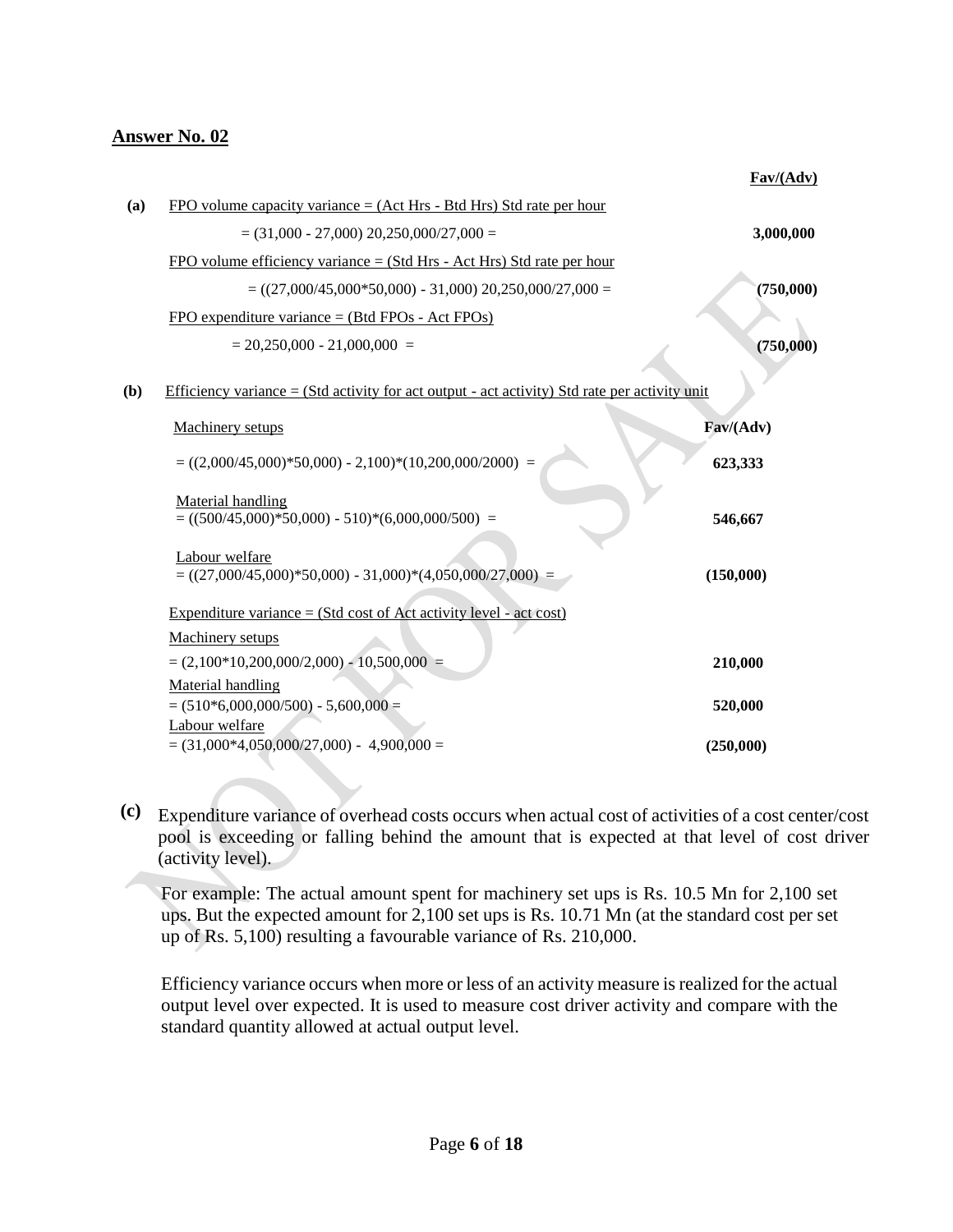For example: The actual output is 50,000 units. It is required 2,000 set ups for 45,000 units as per standards and as such 2,222 set ups for the actual output of 50,000 units. However, since only 2,100 set ups actually used, there are 122 set up costs saved (at the standard cost per set up of Rs.5100) which generate a favourable Rs. 622,333 variance.

#### **Specific comments**

- (a) Many candidates well performed this question as expected, however a fair number of candidates got the volume efficiency variance wrong and there were a significant number of candidates who had mixed up these variances e.g. calculating volume efficiency variance for volume capacity variance and vice versa.
- (b) Poorly answered by majority of the candidates with many mistakes in calculation of the expenditure variance. They had simply calculated the expenditure variance as budget minus actual and have thus failed to adjust the standard cost for actual activity level. Few candidates could not correctly identify the particular variance/s calculated as favourable or adverse
- (c) Answers given were very poor and mostly irrelevant. The question seeks an explanation from candidates of how expenditure and efficiency variances arises and interpreted in an ABC environment. However, many candidates had simply stated the probable reasons for these variances and ways of rectifying the unfavourable.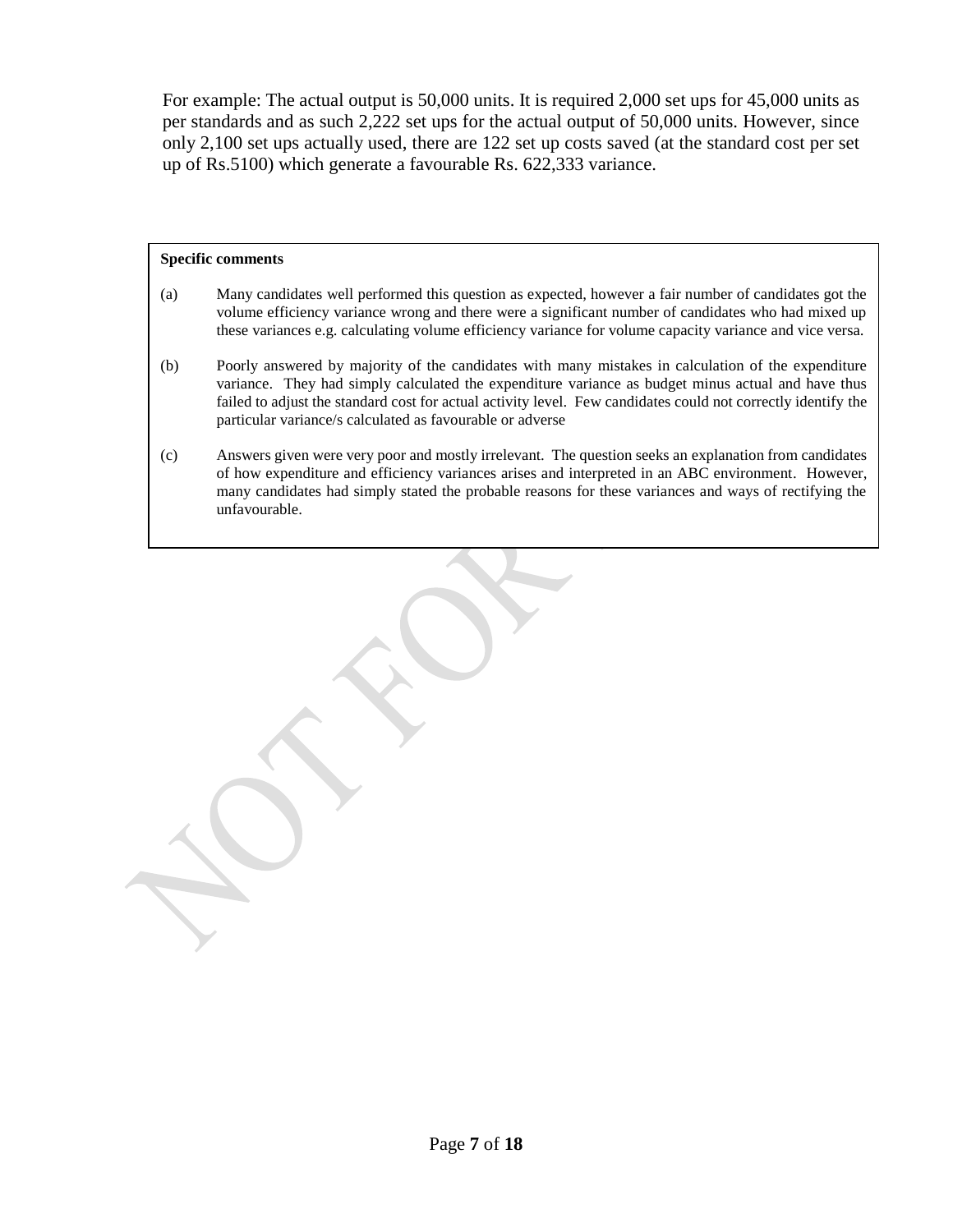## (a)

|                                                            | <b>Flexed Budget</b><br><b>Actual</b> |        | <b>Variance</b> |           |
|------------------------------------------------------------|---------------------------------------|--------|-----------------|-----------|
| Output (batches)                                           | 50                                    | 50     |                 |           |
|                                                            |                                       |        |                 |           |
|                                                            |                                       |        |                 |           |
| Direct Labour hours                                        | 68.91                                 | 93.65  | 24.74           | (Adverse) |
|                                                            |                                       |        |                 |           |
| Direct Labour cost (Rs.)                                   | 8,269.20                              | 11,460 | 3,190.80        | (Adverse) |
| Direct labour efficiency variance (Rs.) = 24.74 x 120 =    |                                       |        | 2,968.80        | (Adverse) |
| Direct labour rate variance (Rs.) = 93.65 x 120 - 11,460 = |                                       |        | 222.00          | (Adverse) |
|                                                            |                                       |        | 3,190.80        |           |

## **Learning curve workings**

The average time for 30 batches:

 $Y = ax^h$ 

 $Y = 10 \times 30$ <sup>o</sup>(-0.5146) = 1.737 hours

Total time for 30 batches =  $30 \times 1.737$  hours =  $52.11$  hours

The average time for 29 batches:

 $Y = ax^b$ 

 $Y = 10 \times 29$ <sup> $\land$ </sup> $(-0.5146) = 1.768$  hours

Total time for 29 batches =  $29 \times 1.768$  hours =  $51.27$  hours

Therefore the time for the 30th batch =  $52 \cdot 11$  hours -  $51 \cdot 27$  hours = 0.84 hours Total time for 50 batches =  $52.11$  hours + (20 batches x 0.84 hours) = 68.91 hours

(b)

There are a number of reasons why this performance report is more useful than that originally prepared:

- The original comparison was invalid because the actual output differed from that budgeted and no adjustment was made to the expected direct labour hours and direct labour cost.
- The original budget assumptions concerning the learning curve were inappropriate,
- The revised performance report compares the actual performance with that which should have been expected for the actual output achieved.
- The revised performance report analyses the total direct labour cost variance between that caused by efficiency (resource utilisation) and that caused by the difference in wage rates, and thus enables the variances to be attributed to those managers responsible.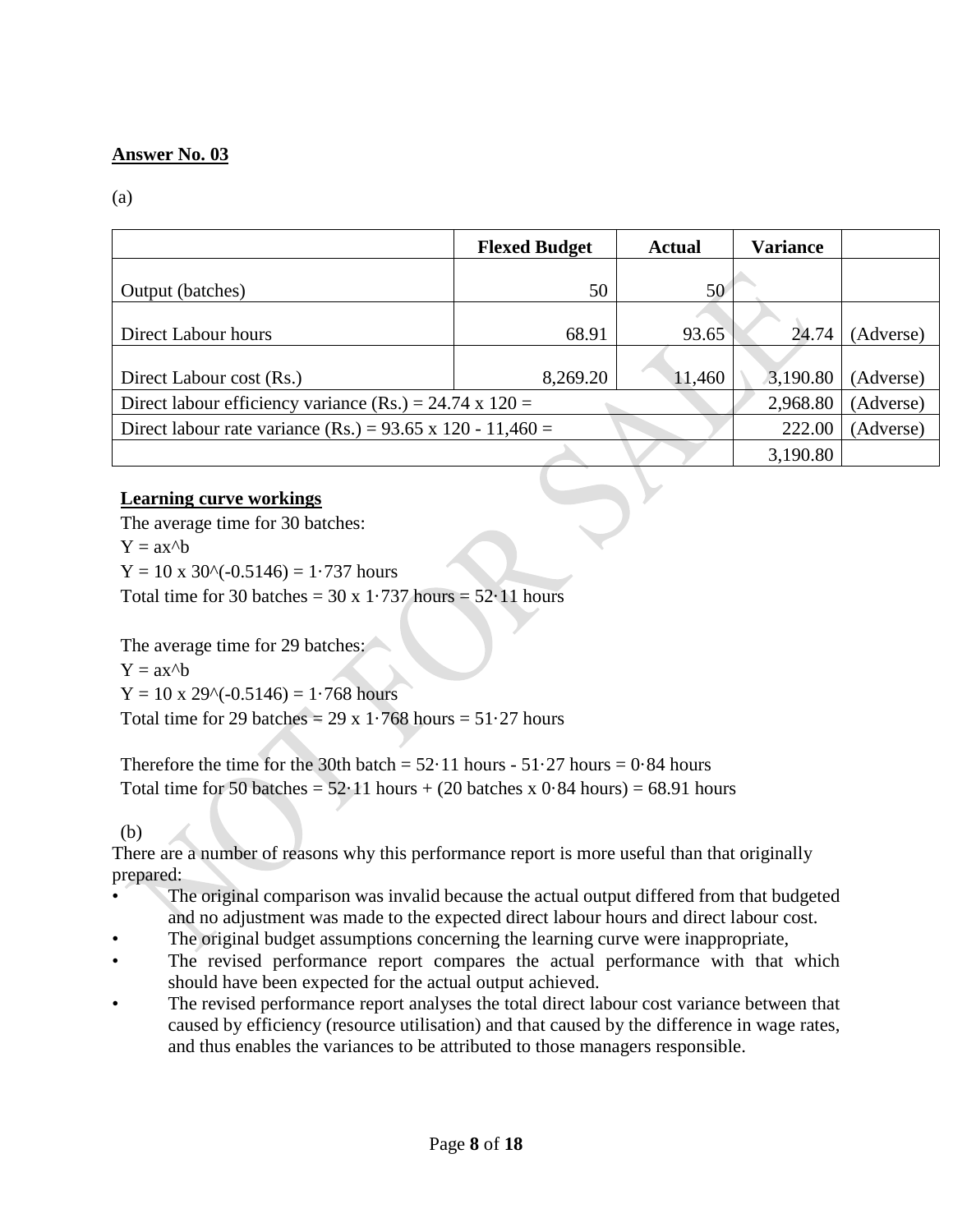|                               | <b>Quarter 01</b> | <b>Quarter 02</b> | <b>Quarter 03</b> |
|-------------------------------|-------------------|-------------------|-------------------|
|                               | Rs.               | Rs.               | Rs.               |
| <b>Receipts</b>               |                   |                   |                   |
| From b/f trade receivables    | 125,000           |                   |                   |
| 20% cash sales                | 100,000           | 90,000            | 96,000            |
| 56% in same quarter           | 280,000           | 252,000           | 268,800           |
| 24% in quarter following sale |                   | 120,000           | 108,000           |
| Total receipts                | 505,000           | 462,000           | 472,800           |
| <b>Payments</b>               |                   |                   |                   |
| B/f trade payables            | 60,000            |                   |                   |
| Material 50% in same quarter  | 69,000            | 75,600            | 57,800            |
| Material 50% in next quarter  |                   | 69,000            | 75,600            |
| Labour and overheads          | 284,000           | 284,000           | 284,000           |
| Interest and loan payments    | 3,000             | 3,000             | 103,000           |
| Total payments                | 416,000           | 431,600           | 520,400           |
| Opening balance               | 49,400            | 138,400           | 168,800           |
| Net cash flow                 | 89,000            | 30,400            | (47,600)          |
| Closing balance               | 138,400           | 168,800           | 121,200           |

## **Utilisation of cash surplus**

- Can be reinvested in stocks which facilitate increased sales.
- Short-term investments such as bank deposits, repos etc.
- Attempts to partly settle long term debts.
- Negotiation for early settlement discounts with suppliers.
- Negotiation for cash discounts for cash purchases.
- Extending credit periods for customers for additional sales

#### **General comments**

Tests the candidate's ability to apply learning curve method to a given situation by calculating the flexed budgeted labour cost under revised assumptions and calculation of relevant labour variances and comment on the results with the original information (parts (a) and (b)). Part (c) involves preparation of cash budget and commenting on ways of utilizing the cash surplus

#### **Specific comments**

- (a) Poorly attempted and many who attempted for this question had incorrectly applied the learning curve formula. Many of them had not taken into consideration that learning is ceased after 30 batches and proceeded to apply the learning curve to 50 batches. Some had calculated the revised budget for 60 batches instead for flexed budget of 50 batches.
- (b) Only a very few had attempted this part and the answers submitted by them were not up to standard.
- (c) This part was well answered as expected by majority of those who attempted.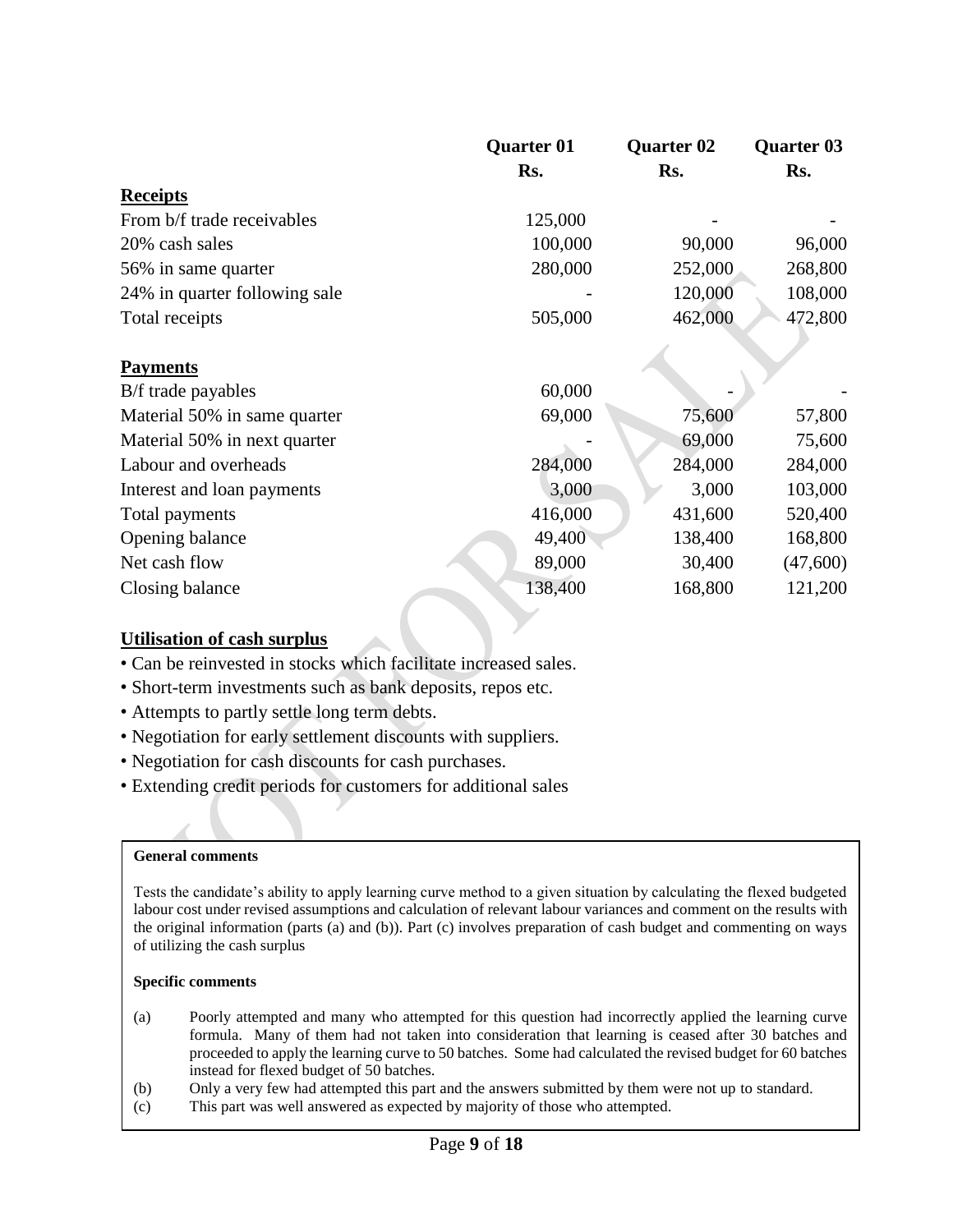- (a) Contribution for  $Sun = 4000 \times \text{Rs.} 1100 = \text{Rs.} 4,400,000$ Contribution for Moon =  $2000 \times$  Rs.  $1300 =$  Rs.  $2,600,000$ Total Contribution for the company  $=$  Rs. 7,000,000
- $(b)(i)$  Currently the selling price is Rs. 7,500 for the demand of 2,000 units. For every Rs. 500 increase in selling price, demand reduces by 500 units, so if the price was increased by Rs. 2000 (4 x Rs. 500) to Rs. 9,500 then demand would be zero.

Hence the price equation  $P = 9500 - x$ Total Revenue (multiplying by qty X) :  $R = 9500x - x^2$ And therefore Marginal Revenue (MR) = Rs.  $9500 - 2x$ Marginal cost = Variable cost = Rs.  $6,200$ So, equating marginal revenue and marginal cost gives:  $9500 - 2x = 6200$ **X (Optimal Quantity) = 1,650**  Accordingly Optimal selling price  $= 9,500 - 1,650 =$ **Rs.** 7,850

(b)(ii) This would yield a monthly contribution for Moon - Division as follows:

|               | Rs./Unit |
|---------------|----------|
| Selling price | 7,850    |
| Variable cost | 6,200    |
| Contribution  | 1,650    |

Total monthly contribution:  $1,650$  units x Rs.  $1,650 =$  Rs.  $2,722,500$ Each unit of Mars would use 2 units of component made by Sun Sun makes a contribution of Rs.  $2,500 -$ Rs.  $1,400 =$ Rs.  $1,100$  per component Accordingly the contribution for Sun is:  $1,100 \times 2 \times 1,650$  units = Rs. 3,630,000 Total contribution for the company =  $2,722,500 + 3,630,000 = \text{Rs. } 6,352,500$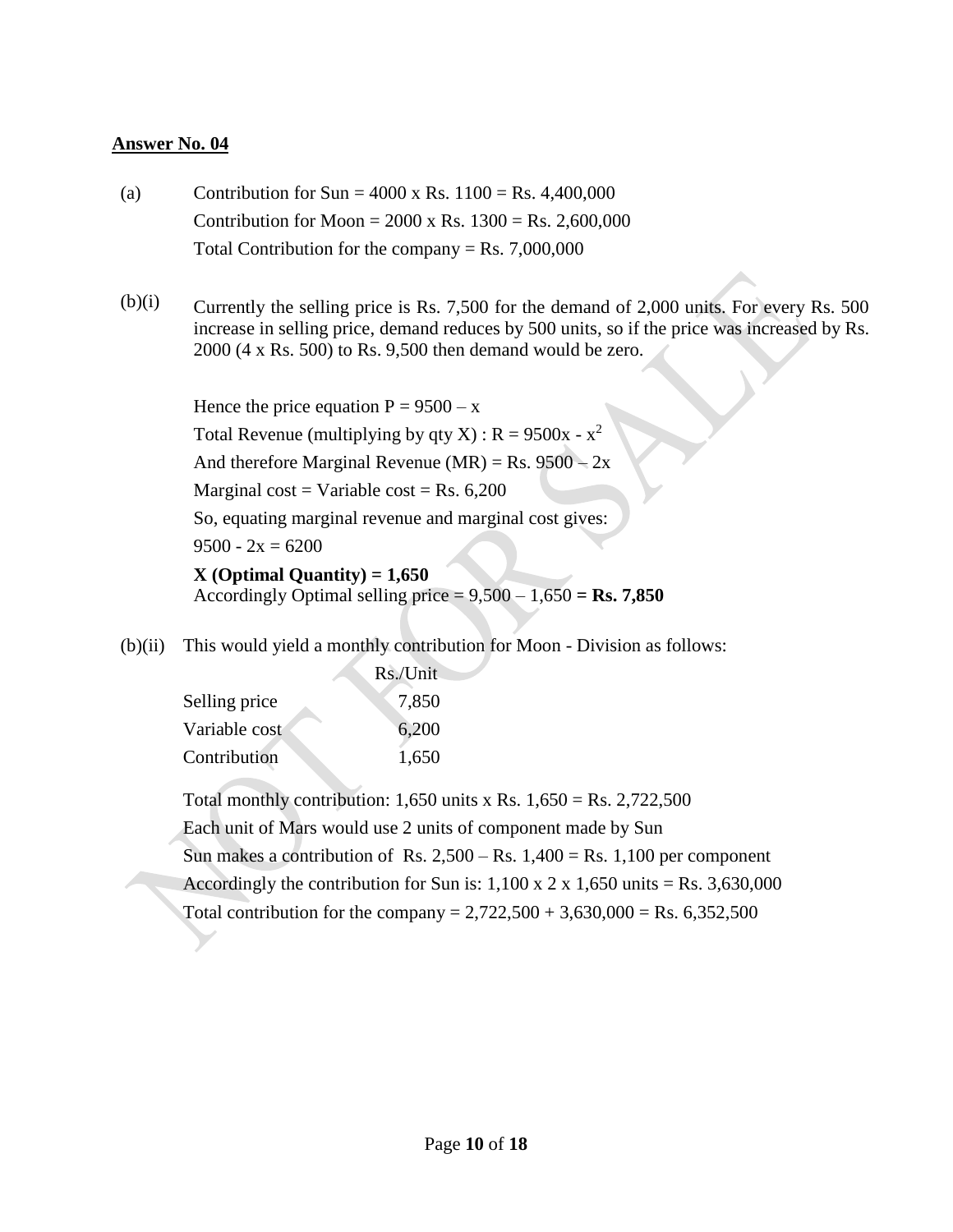(c) (i)

From a company's perspective, optimal decision making will occur if the transfer price is at company variable cost + any opportunity cost due to lost external sales.

It is stated that there is sufficient capacity within the company, so no opportunity cost arises.

If the transfer price were to be at the variable cost of Rs. 1400 per component this would change Moon's perspective of its own variable costs (which would now be 4000 per unit) and lead it to a different external price for its own product:

The price equation is unchanged  $P = 9500 - x$ 

And therefore Marginal Revenue =  $9500 - 2x$ 

Marginal cost = Variable cost =  $4000$ So, equating marginal revenue and marginal cost:  $9500 - 2x = 4000$ 

And  $x = 2,750$ 

Accordingly selling price  $= 9500 - 2750 = \text{Rs.} 6750$  per unit

(c) (ii) This would yield a monthly contribution for Moon as follows:

|                     | Rs./Unit |
|---------------------|----------|
| Selling price       | 6,750    |
| Component cost      | 2,800    |
| Other Variable cost | 1,200    |
| Contribution        | 2.750    |

Total Contribution =  $2,750 \times$  Rs.  $2750 =$  Rs.  $7,562,500$ 

However, Sun is no longer making any contribution on its internal sales

Total Contribution for the company is also Rs. 7,562,500

### (d)

The original company contribution from the sale of Mars was Rs. 7 Mn. When the optimum price for the component was determined in part (b) above the total company contribution decreased to Rs. 6,352,000 but as shown in part (b) above with an internal transfer price based on company variable cost the total company contribution increased to Rs. 7,562,500. Therefore the effect of the transfer price is to distort the decision making processes in such a way would not be beneficial to the company as a whole.

The use of a company variable cost as the transfer price yields a better result for the company as a whole and also for Moon. However the manager of Sun will not be happy with this transfer price because all of the additional contribution has accrued to Moon and it is Sun that has forgone contribution on its internal sales.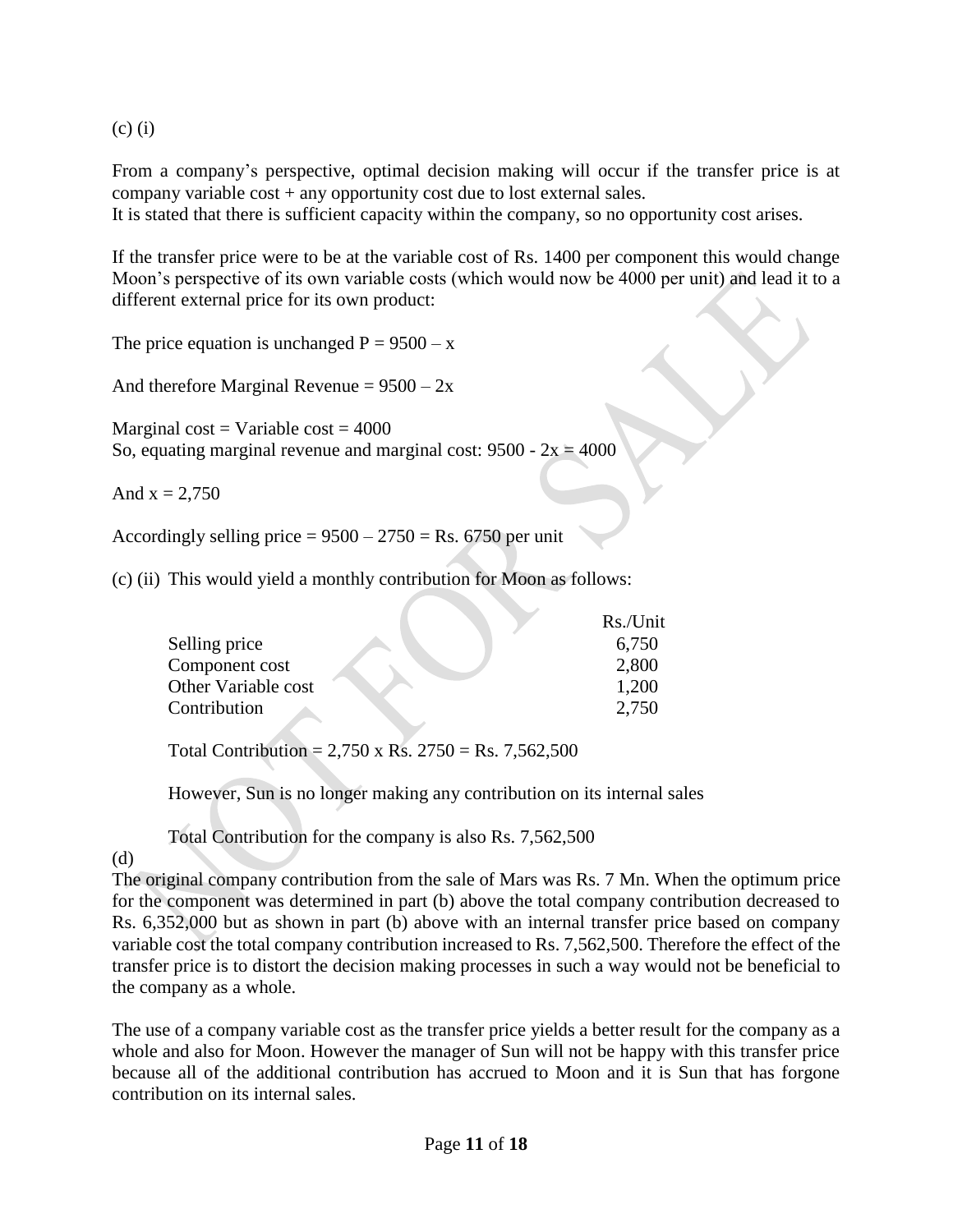Thus while the transfer price should be set at variable cost to enable the optimum decision to be made from a company perspective there needs to be a separate transfer price paid by Moon to Sun (as a fixed cost element) to compensate them for their lost contribution.

## **Alternate Answer**

| (b)(i) | <b>Moon Division</b>                                                                     |       |                   |             |       |       |
|--------|------------------------------------------------------------------------------------------|-------|-------------------|-------------|-------|-------|
|        | Selling price (Rs.)                                                                      |       | 7,500 8,000 8,500 |             | 9,000 |       |
|        | Demand (No. of units)                                                                    | 2,000 | 1,500             | 1,000       | 500   |       |
|        | Contribution/unit (Rs.)                                                                  | 1,300 | 1,800             | 2,300       | 2,800 |       |
|        | Total contribution (Rs. 000)                                                             |       | 2,600 2,700 2,300 |             | 1,400 |       |
|        |                                                                                          |       |                   |             |       |       |
|        | Maximum contribution $(Rs.000)$ =                                                        |       |                   | 2,700       |       |       |
|        | Optimal selling price (Rs.)                                                              |       |                   | 8,000       |       |       |
|        | Optimal demand (No. of units)                                                            |       |                   | 1,500       |       |       |
|        | (b)(ii) Moon division contribution (Rs. $000$ ) =<br>Sun division contribution (Rs. 000) | 2,700 |                   |             |       |       |
|        | $(1500*1100*2) =$                                                                        | 3300  |                   |             |       |       |
|        | Company contribution $(Rs.) =$                                                           | 6,000 |                   |             |       |       |
|        |                                                                                          |       |                   |             |       |       |
| (c)(i) | <b>Moon Division</b>                                                                     |       |                   |             |       |       |
|        | Selling price (Rs.)                                                                      | 6,000 | 6,500             | 7,000       | 7,500 | 8,000 |
|        | Demand (No. of units)                                                                    | 3,500 | 3,000             | 2,500       | 2,000 | 1,500 |
|        | Contribution/unit (Rs.)                                                                  | 2,000 |                   | 2,500 3,000 | 3,500 | 4,000 |
|        | Total contribution (Rs. 000)                                                             | 7,000 | 7,500             | 7,500       | 7,000 | 6,000 |
|        |                                                                                          |       |                   |             |       |       |

(c)(ii) Maximum contribution of Rs. 7.5 million can be generated at selling price per unit of Rs. 6,500 or Rs.7,000;

Sun division will no longer make contribution on internal sales.

Total contribution of Moon division is Rs. 7.5 million.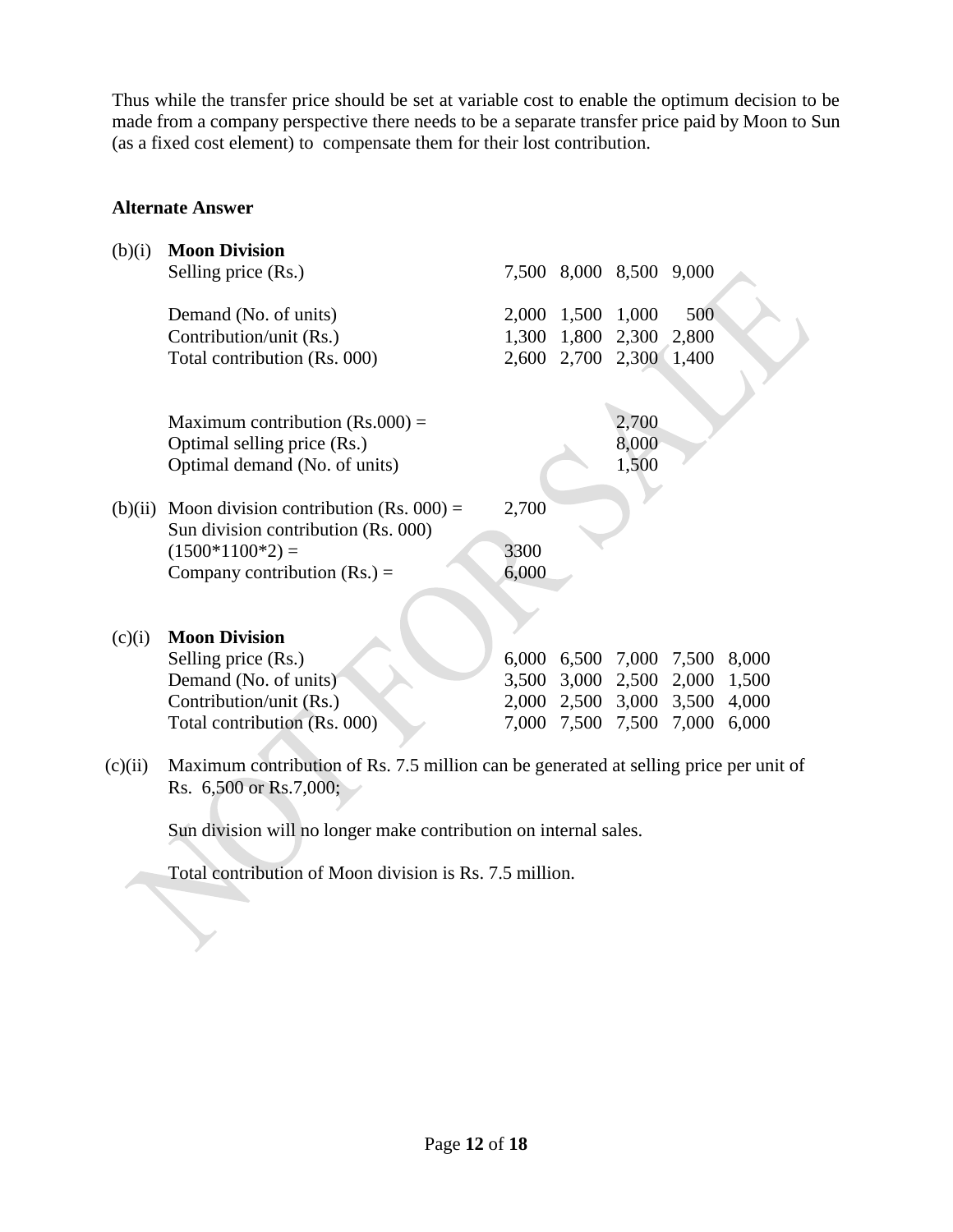#### **General comments**

A four part question set to test the candidates' understanding of the transfer pricing principles.

#### **Specific comments**

Part (a) Instead of calculating the contributions earned by each division, some candidates have calculated the contribution per unit produced by each division. Many of them failed to recognize the fact that the company's contribution equals to sum of contributions of the two divisions.

Part (b) Some who followed the MR = MC method failed to derive the correct equation for MR due to making mistakes in taking the derivative of  $R = 9500 - x^2$ . A significant number of candidates had taken the derivative as  $9500 - x$ . Some had equated this to an incorrect MC value.

Part (c) Most of the candidates failed to recognize that  $MC = 4000$  (i.e.) from the company's point of view optimal decision making occurs when transfer pricing occurs at company's variable cost.

Part (d) poorly answered. Many were content to compare the answers (a), (b) and (c) and just stated that (c) is the best option. Candidates failed to state that sun division need to be compensated for contribution lost on internal sales.

In Parts (c) and (d) some candidates who had used the alternate method had failed to prove that a particular selling price is a maximum by comparison with the total contribution of the immediately preceding and succeeding levels.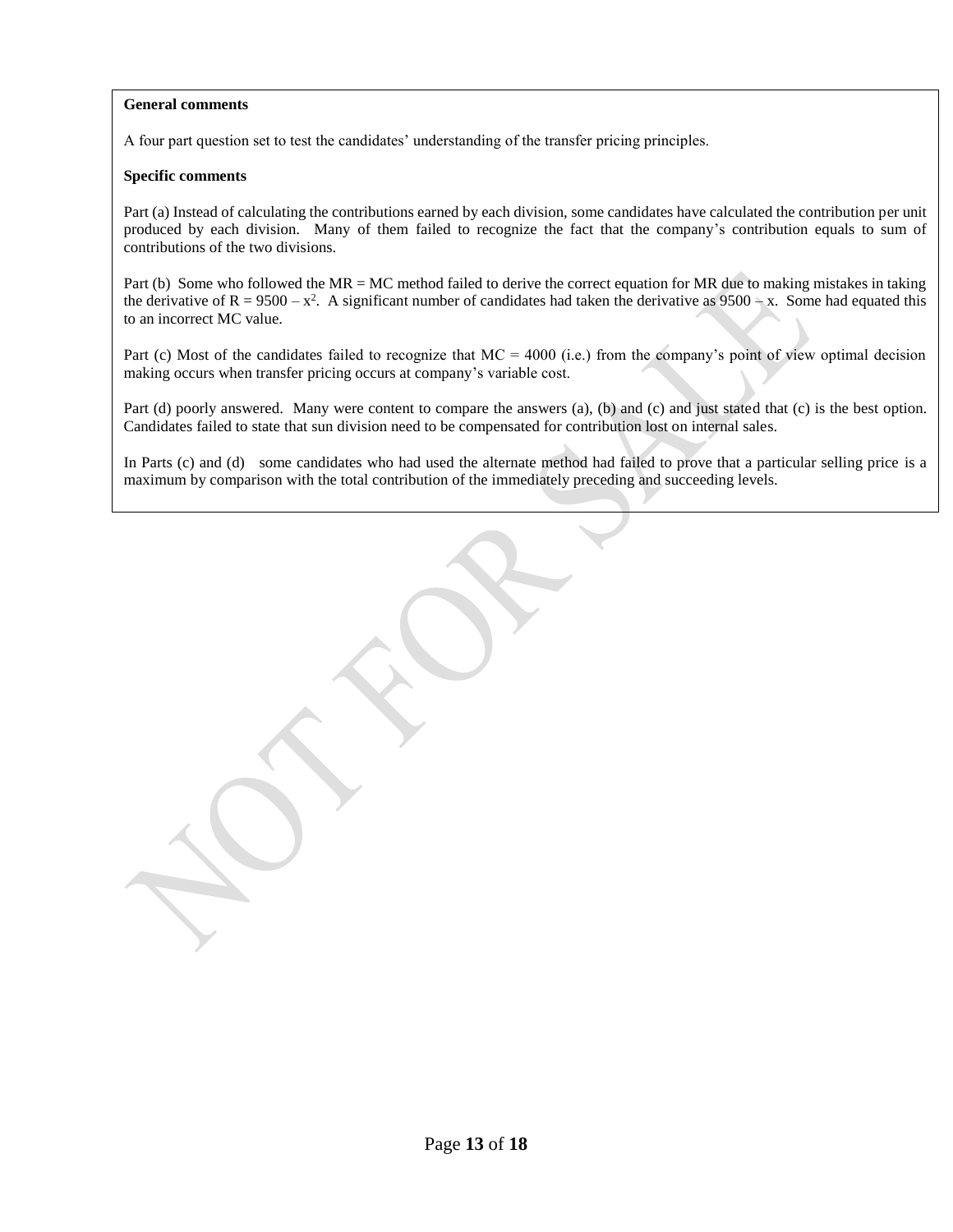| (a) |              |               |            |                                                                                             |             |          |      |      |         |         |
|-----|--------------|---------------|------------|---------------------------------------------------------------------------------------------|-------------|----------|------|------|---------|---------|
|     |              | Immediate     |            | <b>Activity Times</b>                                                                       |             |          |      |      |         |         |
|     | Activity     | Predecessor   | Optimistic | <b>Most Probable</b>                                                                        | Pessimistic | Expected | Var  |      |         |         |
|     | A            |               |            | 5                                                                                           | 12          | 6        | 1.78 | 1.78 |         | 1.33333 |
|     | B            |               |            | 1.5                                                                                         | 5           | 2        | 0.44 |      |         |         |
|     | $\mathsf{C}$ | A             |            | 3                                                                                           | 4           | 3        | 0.11 |      |         |         |
|     | D            | A             | 3          | 4                                                                                           | 11          | 5        | 1.78 |      |         |         |
|     | E            | A             |            | 3                                                                                           | 4           | 3        | 0.11 | 0.11 |         | 0.33333 |
|     | F            | $\mathcal{C}$ | 1.5        | 2                                                                                           | 2.5         | 2        | 0.03 |      |         |         |
|     | G            | D             | 1.5        | $\mathcal{R}$                                                                               | 4.5         | 3        | 0.25 |      |         |         |
|     | H            | B.E           | 2.5        | 3.5                                                                                         | 7.5         | 4        | 0.69 | 0.69 |         | 0.83333 |
|     |              | H             | 1.5        | 2                                                                                           | 2.5         | 2        | 0.03 | 0.03 |         | 0.16667 |
|     |              | F, G, I       |            | 2                                                                                           | 3           | 2        | 0.11 | 0.11 |         | 0.33333 |
|     |              |               |            |                                                                                             |             |          |      |      |         |         |
|     |              |               |            | * Activities D & F cannot be done together as the two activities require the same equipment |             |          |      | 2.72 | 1.64992 |         |



Computation of expected activity durations Please refer the Network diagram

Students should display that they have considered the fact that D and F cannot be performed simultaneously thus they should be performed one after the other.

Considering the EST of the activities D can start before F, therefore D is considered a predecessor for F. This results in a dummy activity being introduced as shown in the diagram

(b) Critical Path  $A - E - H - I - J$ Expected project duration is 17 weeks  $SD = \sqrt{(1.78 + 0.11 + 0.69 + 0.03 + 0.11)} = 1.65$  weeks

## Page **14** of **18**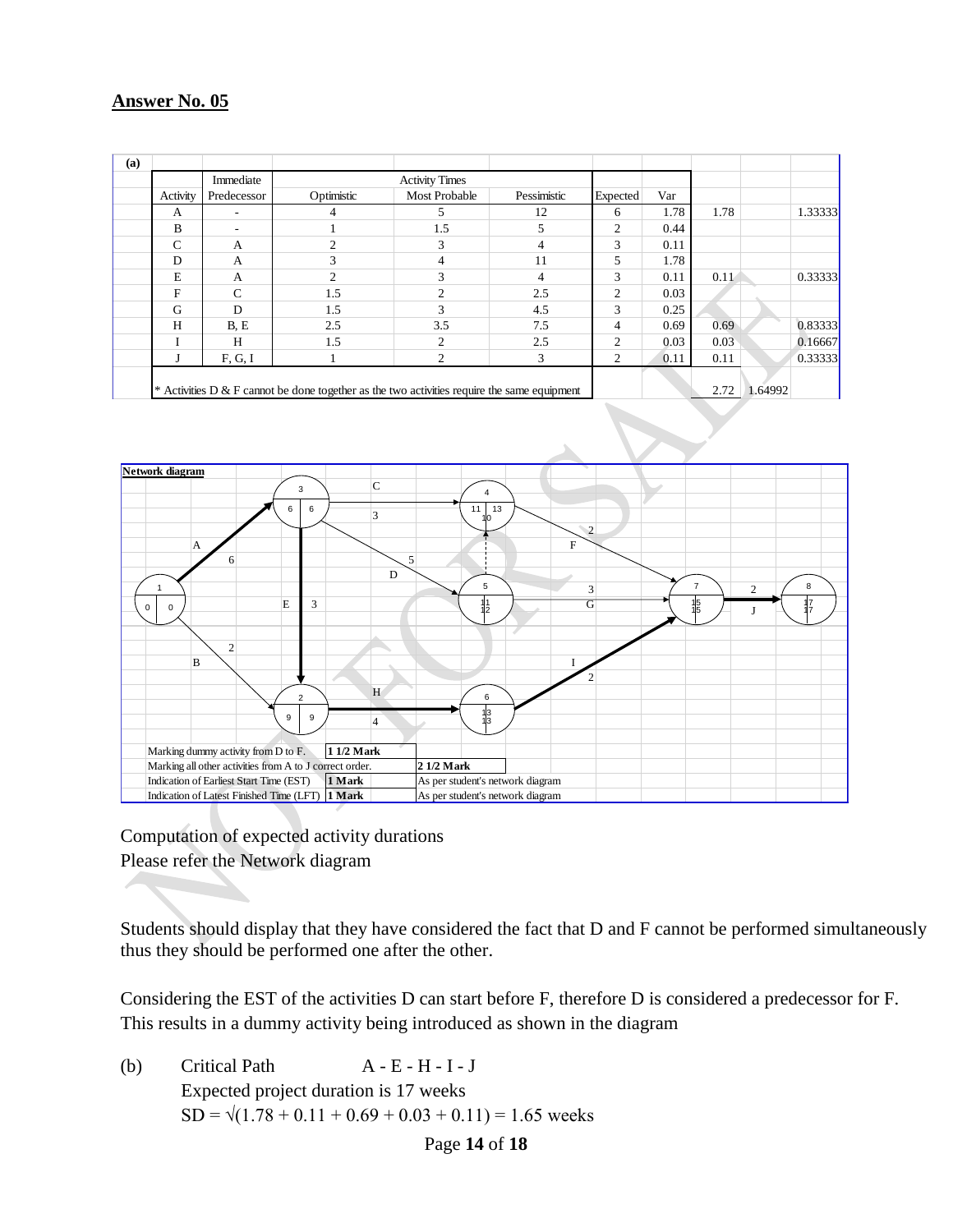- (c) If fixing of cameras is introduced, importation also need to be introduced. Importation will start from the beginning, along with A and B and finish right at the end along with J. But this activity (importation) will take 20 weeks thus will be the sole critical activity. Fixing of cameras will start from the last event of which EST and LFT will be 20
- **(d)** Fixed cost will be: 100,000 x 21 weeks = 2,100,000

A-J can take 20 weeks as cameras can be fixed only thereafter. Therefore the probability that A-J as a whole will not exceed 20 weeks





**(e)** Since activities A-J takes 17 weeks anyway, fixing of cameras cannot be commenced till the end of 17 weeks. Therefore if part reduction is not possible it is not worth to incur Rs 350,000 since the saving is only Rs 300,000 ((20-17)\*100000).

## **Alternatively;**

| Current Fixed cost for 21 weeks | 2,100,000 |
|---------------------------------|-----------|
| Revised period (21-3)           | 18 weeks  |
| Revised Fixed cost for 18 weeks | 1,800,000 |
| <b>Additional cost</b>          | 350,000   |
| Revised total cost              | 2,150,000 |

Since the revised cost is higher importation of CCTV cameras should not be sped up.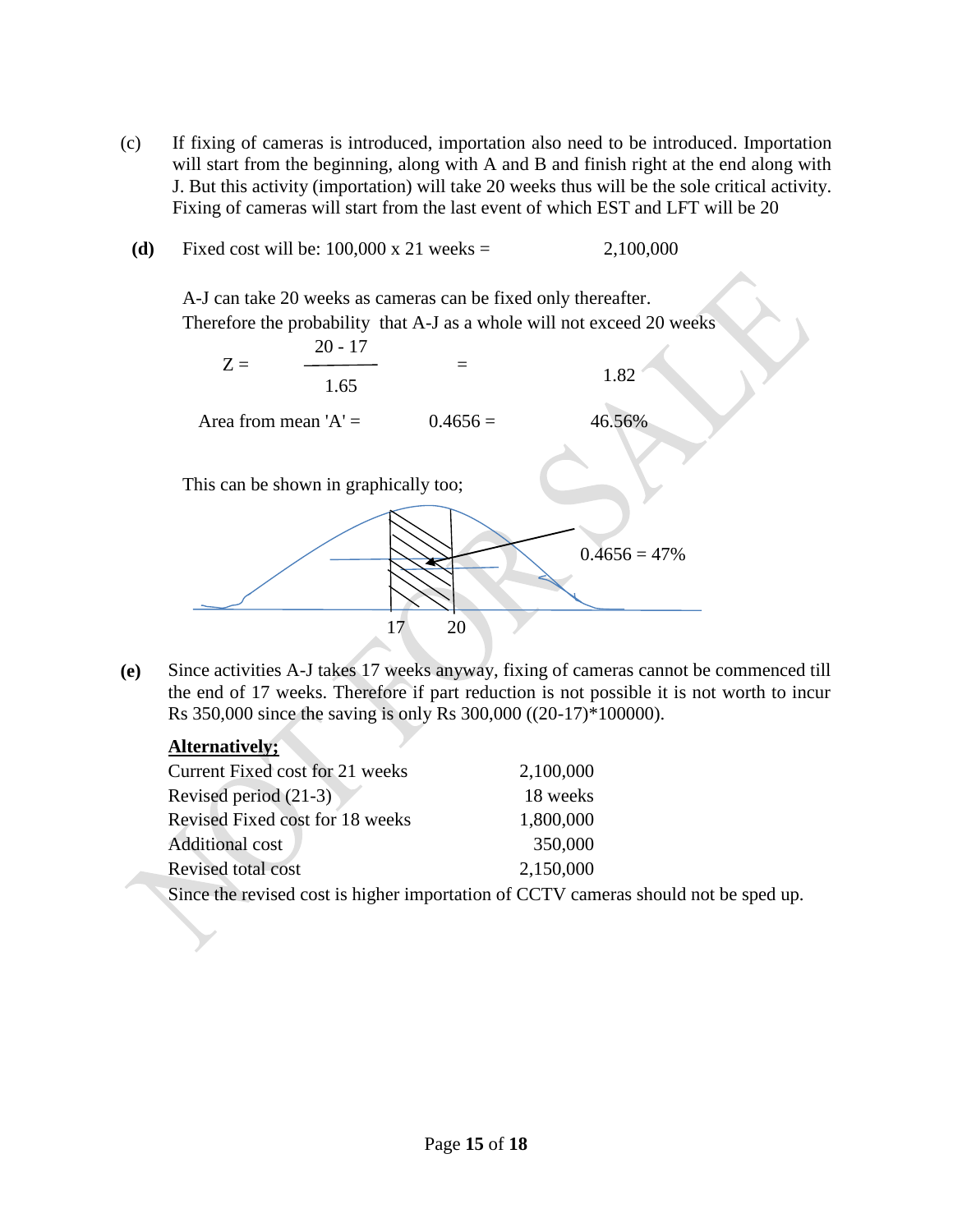#### **Specific comments**

Part (a) though the majority of the candidates scored satisfactory marks in this part, many were lost marks for their failure to recognize the dummy activity between activities D and F and incorrect calculation of EST and LFT.

Part (b) many could not identify the critical path correctly due to their inability to calculate EST and LFT correctly and/or their failure to identify AEHIJ as a path.

Majority of the candidates could not correctly calculate the standard deviation due to application of incorrect formulae.

Part (c) many could not identify this as a separate activity with no immediate predecessor. Some had identified this to occur after activity with an activity time of one week. Only a few had stated that this activity will be the sole critical activity.

Part (d) Only few could correctly calculate the probability that A-J as a whole will not exceed 20 weeks. Many were not familiar with calculating the Z value and reading the applicable probability.

Part (e) fairly answered by those who attempted this part.

#### **Answer No. 06**

(a) Life cycle costing estimates and accumulates costs over a product's entire life cycle in order to determine whether the profits earned during the manufacturing phase will cover the costs incurred during the pre and post manufacturing stages. The price of the product will be determined taking into account the total accumulated cost of the product life cycle.

## (b) **Cost component** Rs. million

| Сож сошронене                                            |     |          |
|----------------------------------------------------------|-----|----------|
| Development cost                                         |     | 20.00    |
| Material costs = $350+1430+720$                          |     | 2,500.00 |
| Labour cost = $70+480+240$                               |     | 790.00   |
| Marketing costs $= 100+80+20$                            |     | 200.00   |
| Other overheads = $70+130+100$                           |     | 300.00   |
| Machine utilisation $= (100-10)$                         |     | 90.00    |
|                                                          |     |          |
| <b>Total cost of product life cycle</b>                  |     | 3,900.00 |
| Expected sales quantity -phones (70,000+300,000+150,000) |     | 520,000  |
| Cost per phone                                           | Rs. | 7,500    |
| Profit Margin @ 30%                                      |     | 2,250    |
| Expected price                                           | Rs. | 9,750    |
|                                                          |     |          |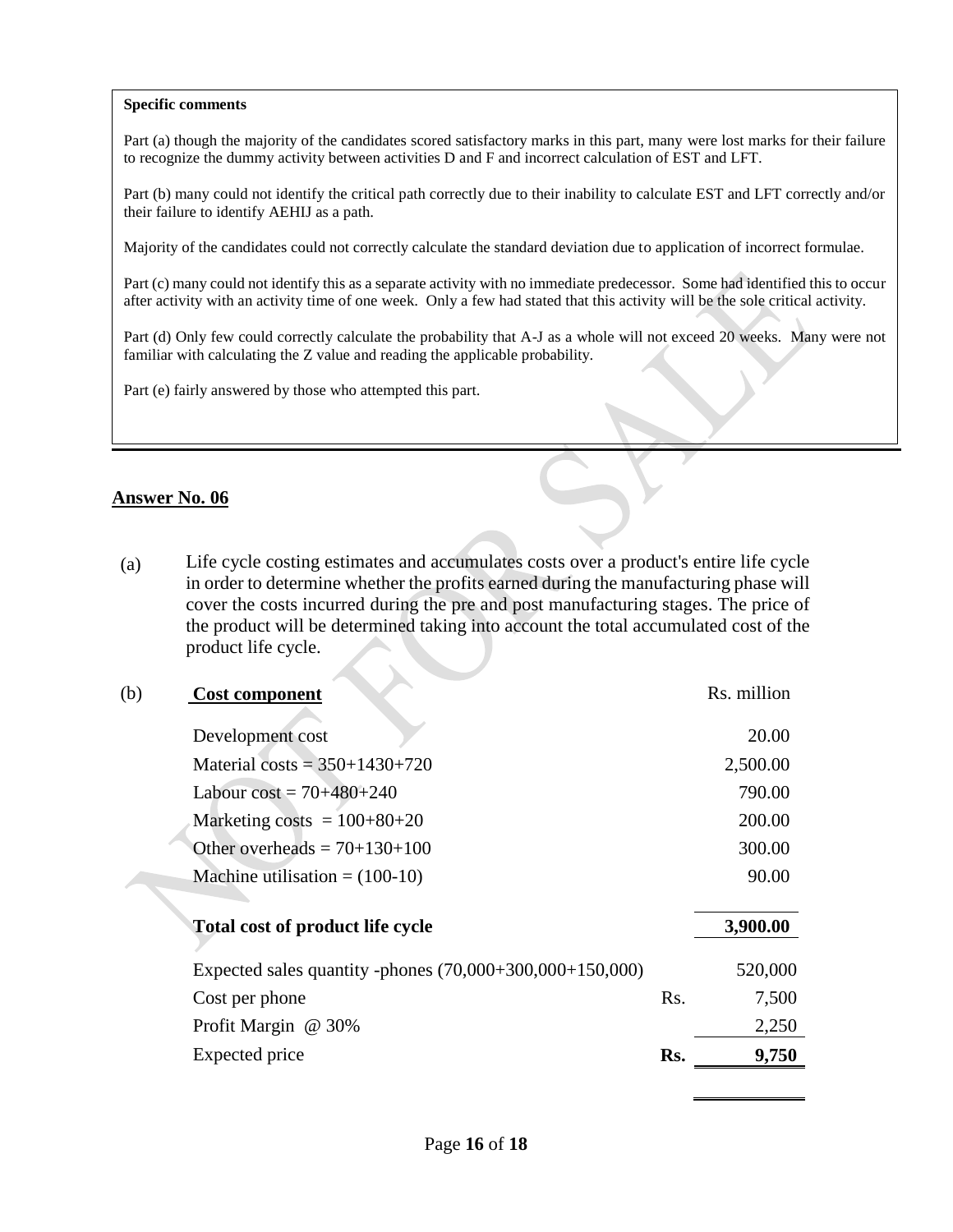- (c) \* This helps to measure the profitability taking into account all the cost to be incurred during the entire lifecycle. Therefore it helps to **avoid underpricing.**
	- **\*** Since costs and revenue is known, **prior decision** for generating revenue or lowering costs is possible.
- (d) Target costing involves matching **a target cost** by **deducting a desired profit from a price which is accepted in the market**. In other words, target costing is an attempt to match a given market price by ways of reducing costs/margins.

|                                   | Rs.   |
|-----------------------------------|-------|
| Market price per unit             | 9,100 |
| Margin required $(9100/130 * 30)$ | 2,100 |
| Therefore target cost per unit is | 7,000 |

DCE should match its cost to Rs. 7,000 per phone before introducing it to the market.

Therefore DCE should find strategies to reduce the cost to Rs. 7,000 per unit from the current cost of Rs. 7,500. Management may consider the following;

- Management would seek the ways and means to reduce the cost of manufacturing by redesigning the product, **eliminating non-value added features**, **carrying out teardown analysis of competitor's products** etc.
- If the cost reductions are not possible, management would decide to start manufacturing the **product** since it still has **a margin of 21% at the price of Rs. 9,100**.
- ♦ If cost reductions are not possible and management feels that the margin of 21% is not sufficient they would decide to **abandon the product**.